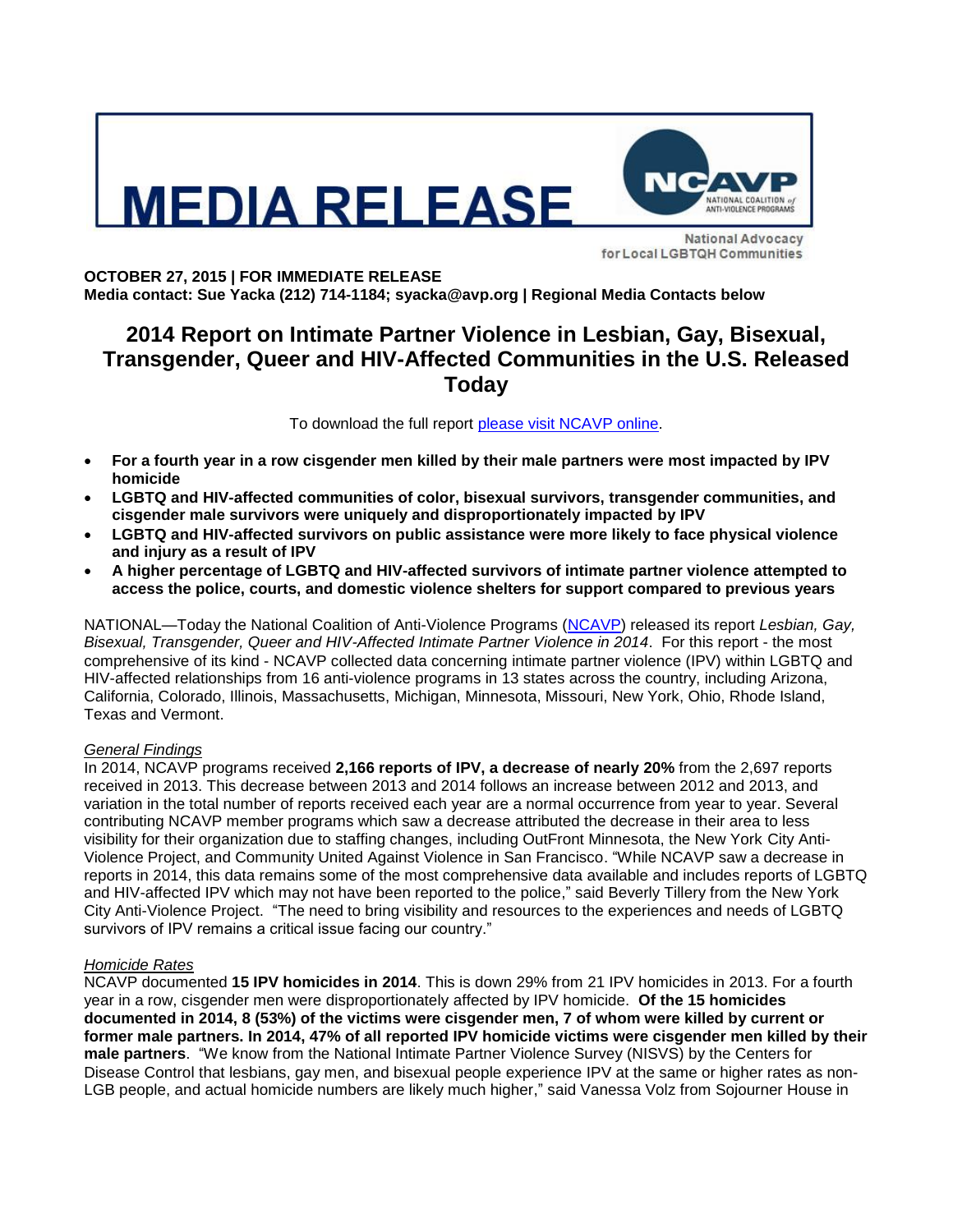Providence, Rhode Island. "The lack of awareness and visibility in the media – and in society generally – around fatal intimate partner violence as it affects LGBTQ and HIV-affected people needs to change."

#### *Disproportionate Experiences of Violence*

#### *People of Color Survivors*

**For the fourth year in a row, LGBTQ and HIV-affected people of color made up the majority (51%) of IPV survivors**. Specifically, LGBTQ Black/African American survivors were 1.89 times more likely to experience physical violence within IPV when compared to all non-black survivors. Latin@ survivors were 1.59 times more likely to experience threats by their partners when compared to all non-Latin@ survivors. "LGBTQ and HIVaffected survivors of color often face racism along with homophobia, biphobia and transphobia when interacting with first responders or attempting to access supportive services," said Lynne Sprague from Survivors Organizing for Liberation in Colorado. "It is imperative that responses to LGBTQ and HIV-affected intimate partner violence survivors of color address not just institutional anti-LGBTQ and HIV bias - but also racism."

#### *Transgender Survivors*

**The 2014 report found that transgender survivors were 1.98 times more likely to experience IPV in public areas, and 3.39 times more likely to experience discrimination than people who did not identify as transgender**. "Transgender people face increased risk of violence for many reasons, including transphobia and discrimination on the basis of gender identity," said Mieko Failey, from the Los Angeles LGBT Center. "It is critical that we address the barriers transgender survivors experience in accessing resources and provide supportive programs that explicitly include the transgender community," added Susan Holt, also from the Los Angeles LGBT Center.

#### *Bisexual Survivors*

**The 2014 report found that for a second year in a row, bisexual survivors were more likely to experience sexual violence within IPV.** People who identified as bisexual were 2.02 times more likely to experience sexual violence than people who did not identify as bisexual. NCAVP's 2014 data reinforces the findings of the NISVS. The NISVS report revealed that 61% of bisexual women and 37% of bisexual men experienced rape, physical violence, and/or stalking in their lifetimes within IPV. "Research indicates that bisexual survivors are impacted by intimate partner violence in a way that is both distinct and concerning," said Eva Wood from OutFront Minnesota. "Comprehensive and inclusive information on sexual orientation is necessary in data collection, research studies and elsewhere so that we can better understand the unique ways that bisexual survivors are impacted by IPV and their experiences in accessing care."

#### *Undocumented Transgender Survivors*

The 2014 report showed that **undocumented transgender survivors were more likely to experience discrimination and harassment.** Undocumented transgender survivors were 3.83 times more likely to experience discrimination, and 1.78 times more likely to experience harassment than people who do not identify as transgender and undocumented. "Undocumented transgender survivors are at a unique risk for IPV because abusive partners can threaten them with their immigration status, and survivors may be reluctant to seek support for fear of revealing their immigration status to law enforcement and immigration authorities," said Lidia Salazar from Community United Against Violence in San Francisco. "Now is the time to enact compassionate, comprehensive immigration reform to reduce barriers for LGBTQ and HIV-affected immigrant survivors of IPV."

### *LGBTQ Survivors and Public Assistance*

For the first time, NCAVP collected data on experiences of LGBTQ and HIV-affected survivors who are on public assistance in an effort to expand current research to analyze the economic impacts of violence and relationship between socio-economic status and violence. The 2014 report found that **LGBTQ survivors of color were 3.34 times more likely to be on public assistance** than people who do not identify as LGBTQ people of color, and **transgender women of color were 8.43 times more likely to be on public assistance** than people who did not identify as transgender women of color. Additionally, **survivors on public assistance in 2014 were 3.13 times more likely to experience physical violence and 5.71 times more likely to be injured** than survivors who were not on public assistance. "Economic violence is often a central form of abuse within IPV, and survivors who face societal economic vulnerabilities may be more vulnerable to economic abuse and exploitation from their abusive partners," said Chai Jindasurat from the New York City Anti-Violence Project. "Policymakers and funders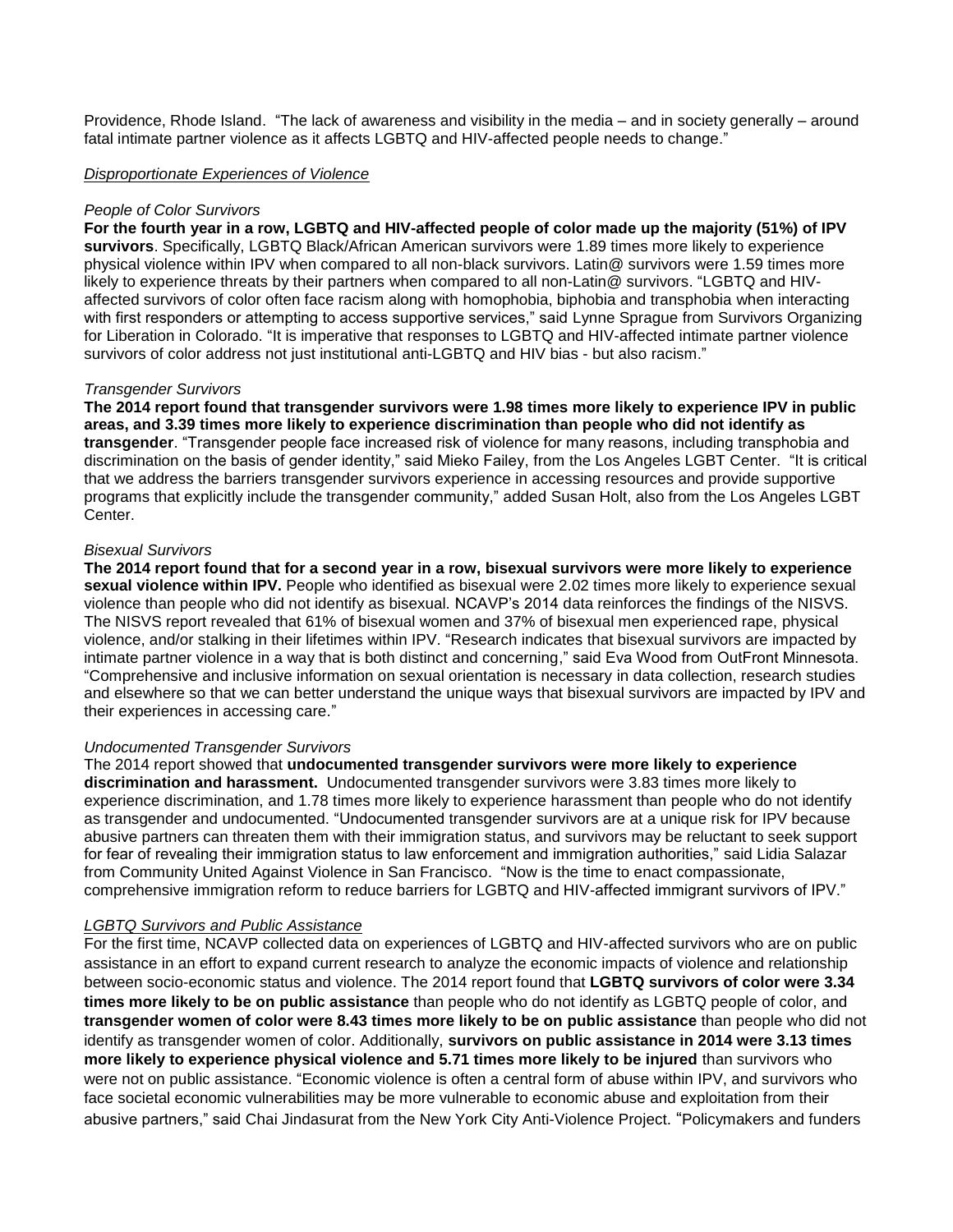should fund economic empowerment programs targeted at LGBTQ and HIV-affected communities, particularly LGBTQ and HIV-affected communities of color, transgender communities, immigrant communities, and lowincome communities."

### *Service Provision*

NCAVP's 2014 report found that a higher percentage of survivors attempted to access formal systems and services, and when they did, example, **in 2014 a higher percentage of LGBTQ and HIV-affected survivors (24%) sought orders of protection compared to 2013 (17%)**. **Of those orders of protection, 85% were granted in 2014 compared to 58% in 2013**. With regard to shelter services, **15% of survivors sought shelter access in 2014**, compared to 6% in 2013. Finally, the report revealed that **55% of survivors provided information about police engagement reported their experience of IPV to the police in 2014**, a substantial increase from 2013, when 37% of survivors reported to police. "The fact that LGBTQ and HIV-affected people were more likely to access systems and services in 2014 is encouraging, and speaks to the work of LGBTQ organizations, and others, to reform violence response systems and expand the national discourse on intimate partner violence," said Aaron Eckhardt from BRAVO in Ohio, "As we begin to reach a collective understanding that anyone can experience IPV in their relationships, systems and services will have to continue to evolve to support these survivors."

## *Recommendations*

The report includes specific policy recommendations, including the following key recommendations related to the findings highlighted above. There are further recommendations published in the full report.

- Policymakers should ensure that the federal government collects comprehensive and inclusive information on sexual orientation and gender identity, whenever demographic data is requested in studies, surveys, and research, including IPV.
- Policymakers, researchers and advocates should ensure that LGBTQ survivors are included in all prevention assessments, including homicide and lethality assessments, and that coordinated community responses include specific and targeted programming for LGBTQ survivors.
- Policymakers and funders should fund LGBTQ and HIV-affected specific IPV prevention initiatives.
- Policymakers and funders should fund economic empowerment programs targeted at LGBTQ and HIVaffected communities, particularly LGBTQ and HIV-affected communities of color, transgender communities, immigrant communities, and low-income communities.
- Policymakers should enact compassionate, comprehensive immigration reform to reduce barriers for LGBTQ and HIV-affected immigrant survivors of IPV.

*NCAVP works to prevent, respond to, and end all forms of violence against and within lesbian, gay, bisexual, transgender, queer (LGBTQ), and HIV-affected communities. NCAVP is a national coalition of 53 local member programs and affiliate organizations in 25 states, Canada, and Washington DC, who create systemic and social change. We strive to increase power, safety, and resources through data analysis, policy advocacy, education, and technical assistance.* 

*NCAVP is coordinated by the [New York City Anti-Violence Project](http://avp.org/)*.

## **Contributors and Regional Media Contacts**

[BRAVO, Buckeye Region Anti-Violence Organization](http://www.bravo-ohio.org/) (Columbus, OH) Contact: Aaron Eckhardt, MSW (614) 294-7867 Aaron@Bravo-Ohio.org

[Center on Halsted Anti-Violence Project](http://www.centeronhalsted.org/cohavp.html) (Chicago, IL) Contact: Jessica Punzo, (773) 661.0740 [jpunzo@centeronhalsted.org](mailto:jpunzo@centeronhalsted.org)

[Community United Against Violence](http://www.cuav.org/) (San Francisco, CA) Contact: Essex Lordes, (415) 777-5500 essex@cuav.org